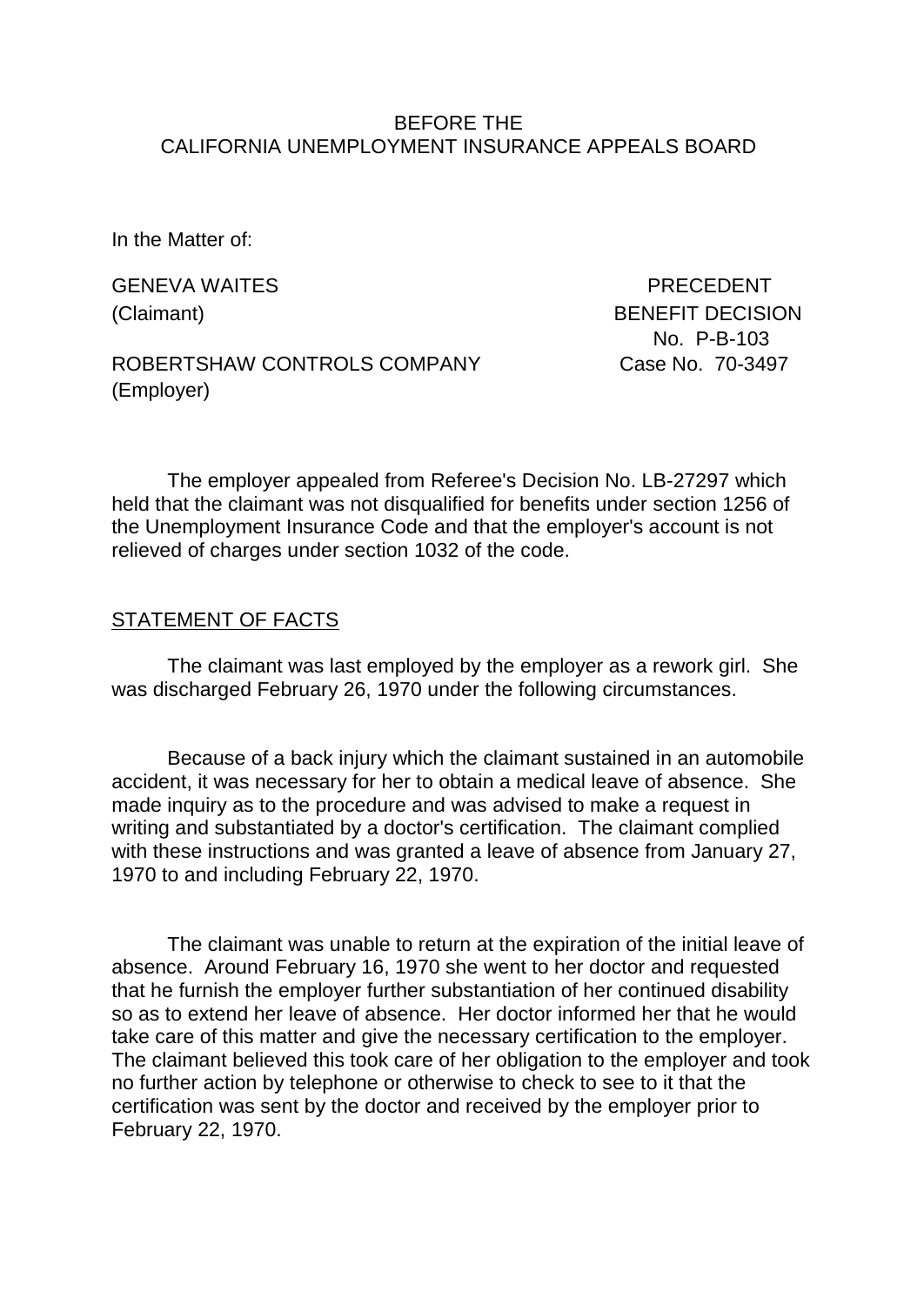The doctor neglected to furnish the necessary certification of her continued disability and when the claimant had not returned to work by February 26, 1970 the employer discharged the claimant for failure to obtain an extension of her leave of absence and for being absent without notifying the employer for a period in excess of three days.

Provision is made in a collective bargaining agreement between the employer and the union for the procedure in obtaining a leave of absence and extensions thereof. A written application is required of the employee plus substantiation from a doctor. The claimant was not aware of the exact content of these provisions although she was given indoctrination at the time of hire regarding such procedures. The claimant testified that such indoctrination only lasted 40 minutes and she was not able to absorb and remember all the procedures.

Pertinent provisions of the collective bargaining agreement read as follows:

". . . Requests for extension [of a leave of absence] must be presented to the Company in writing and supported by satisfactory evidence on or before the expiration date of the leave requiring extension." (Article XVII, section 2)

The quoted provision was added to the collective bargaining agreement because employees had failed to notify the employer if they would be returning to work at the end of a leave of absence. Under such circumstances the employer was at a loss to know whether additional people should be hired or not, and this interfered with the smooth and efficient operation of its business.

Appendix A of the collective bargaining agreement contains a list of actions which can form the basis for discharge. Item 6 in Appendix A reads as follows:

"Absence from work for over three days without notifying the Company, or failure to return to work upon expiration of leave of absence."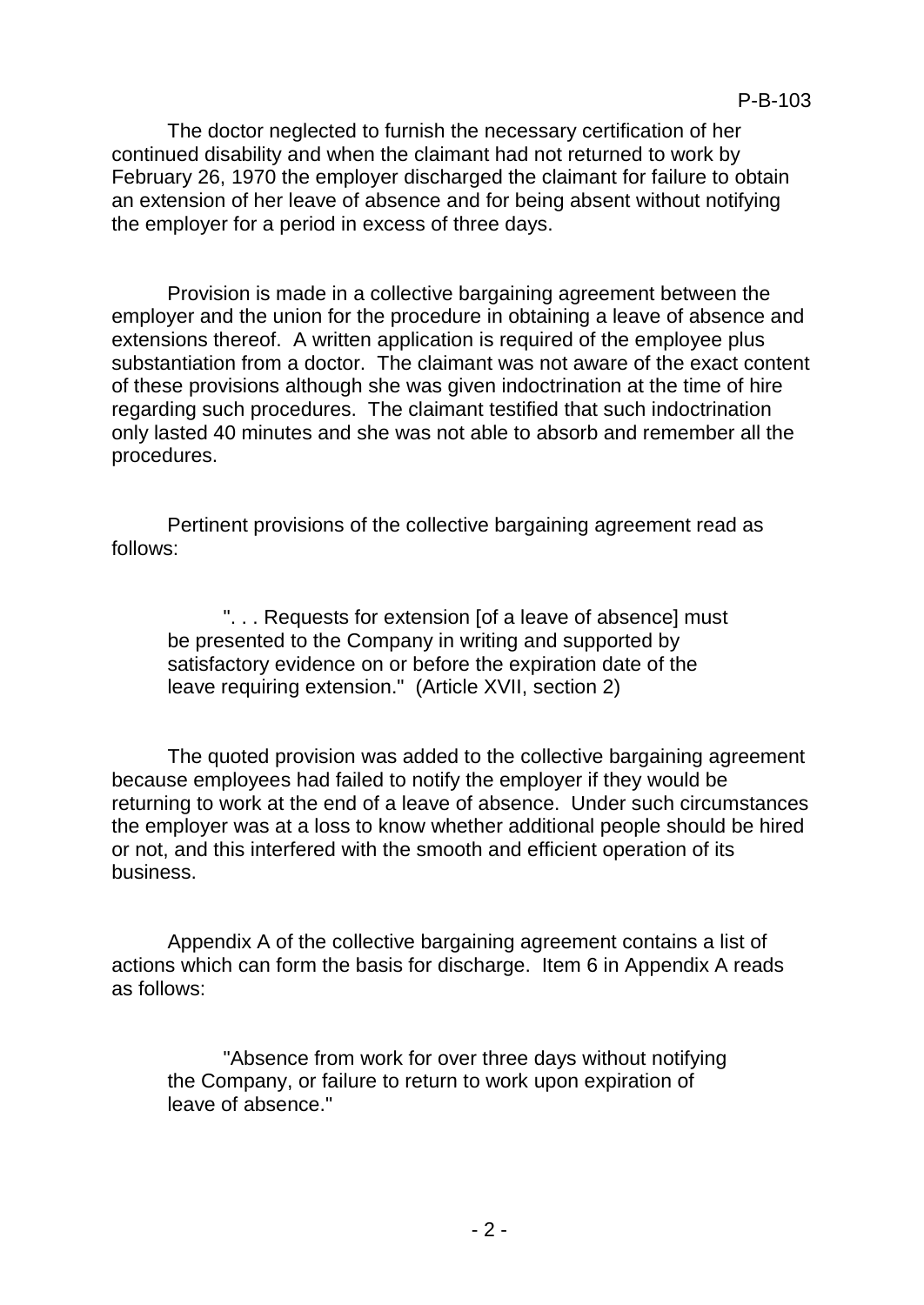When the claimant obtained her leave of absence effective January 27, 1970, she was told by the employer that "it would be necessary for her to make sure that the Drs request was mailed to us" and that "unless we received request she would be absent without authorization."

The employer's representative contended that the claimant had an obligation not only to see that her doctor furnished the necessary substantiation but was also to furnish a written application for an extension. The claimant was not aware that an application for an extension was necessary. Claimant's counsel argued that claimant's action was not in deliberate disregard of the employer's interest.

# REASONS FOR DECISION

Section 1256 of the code provides that an individual is disqualified for benefits and sections 1030 and 1032 of the code provide that the employer's reserve account may be relieved of benefit charges if the claimant has been discharged for misconduct connected with his most recent work.

In approving the definition of "misconduct" stated by the court in Boynton Cab Company v. Neubeck (1941), 237 Wis. 249, 296 N.W. 636, the court in Maywood Glass Company v. Stewart (1959), 170 Cal. App. 2d 719, 339 P. 2d 947, held that the term "misconduct," as it appears in section 1256 of the code is limited to conduct which shows wilful or wanton disregard of the employer's interest, such as deliberate violations or disregard of the standards of behavior which the employer has a right to expect of his employees, or carelessness or negligence of such a degree or recurrence as to show wrongful intent or evil design or intentional and substantial disregard of the employer's interest or of the employee's duties and obligations to his employer. On the other hand, the court continued, mere inefficiency, unsatisfactory conduct, poor performance because of inability or incapacity, isolated instances of ordinary negligence or inadvertence, or good faith errors in judgment or discretion are not "misconduct." The court also held that the employer has the burden of establishing "misconduct" to protect its reserve account.

The term "misconduct" does not necessarily imply an evil or corrupt motive or an actual intent to injure or damage an employer's interests. It is sufficient if the act, or the failure to act, on the part of the employee be committed or omitted under such circumstances as would justify the reasonable inference that the employee should have known that injury or damage to his employer's interests was a probable result. (Appeals Board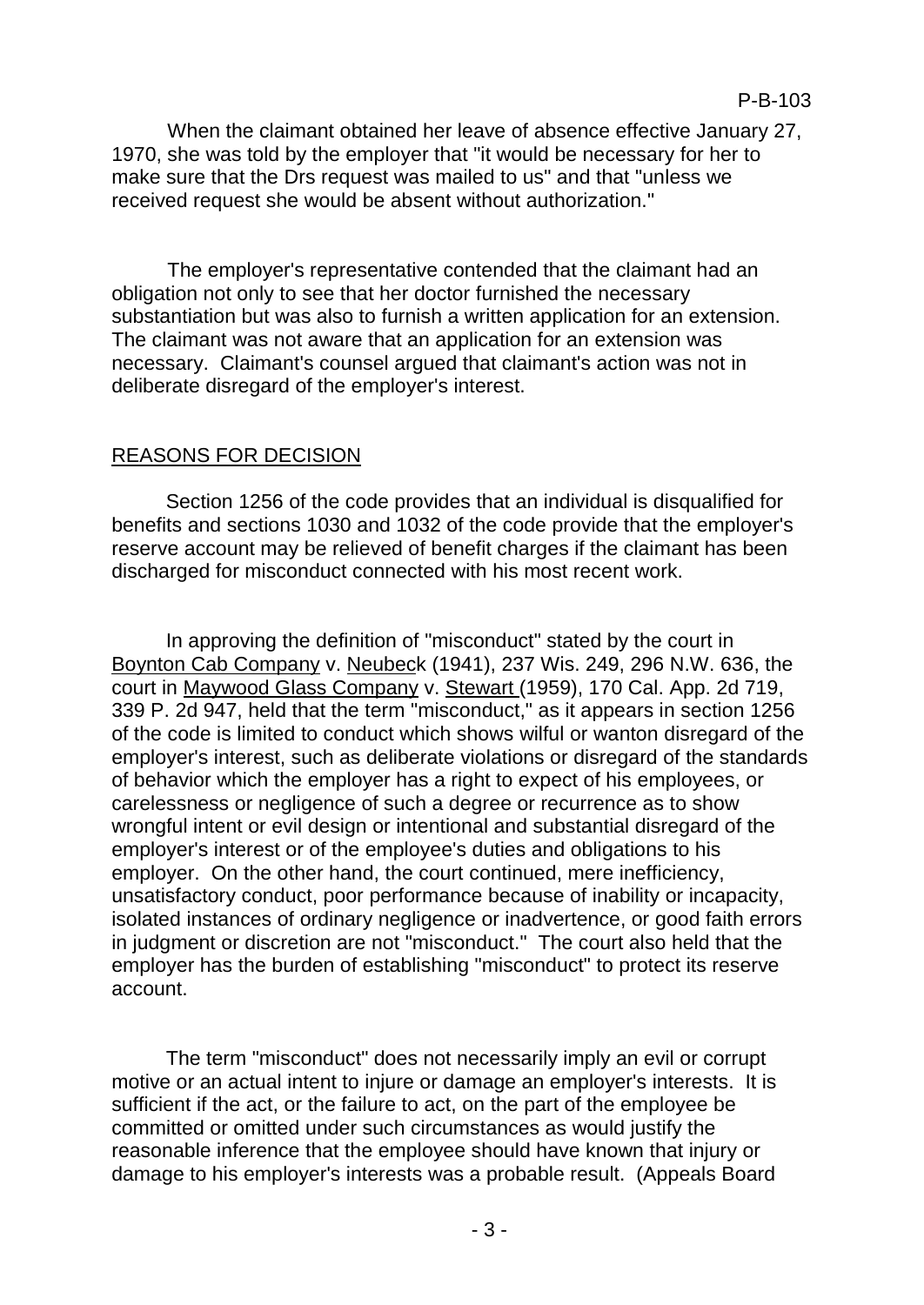Decision No. P-R-15) Actual damage need not be shown by an employer to constitute "misconduct." A material breach of a substantial duty owed by an employee to his employer which tends to injure the employer's interest is sufficient to constitute "misconduct." (Appeals Board Decision No. P-B-77)

In Appeals Board Decision No. P-B-3 we found that there are four elements necessary to establish "misconduct":

- (1) A material duty owed by the claimant to the employer under the contract of employment;
- (2) A substantial breach of that duty;
- (3) A breach which is a wilful or wanton disregard of that duty;
- (4) A disregard of the employer's interests which tends to injure the employer.

We find that the claimant was discharged for "misconduct" on two bases:

- (1) Violation of the provisions of the collective bargaining agreement which tends to injure the employer's interest.
- (2) Carelessness or negligence of such a degree as to show an intentional and substantial disregard of the employer's interest or of the employee's duties and obligations to his employer.

There can be no question but that the above quoted provisions of the collective bargaining agreement the claimant violated are reasonable. They were agreed to by both the employer and the claimant's union. Also, the claimant knew or should have known the content of these provisions because of the indoctrination she received when she was hired. Additionally, the claimant was told when she obtained her leave of absence that it was her responsibility to see to it that the employer received medical substantiation of the need for a leave.

With the knowledge the claimant had or which was imputed to her, the claimant, under the facts of this case, owed a duty to the employer to request an extension of her leave of absence prior to February 22, 1970 and to see to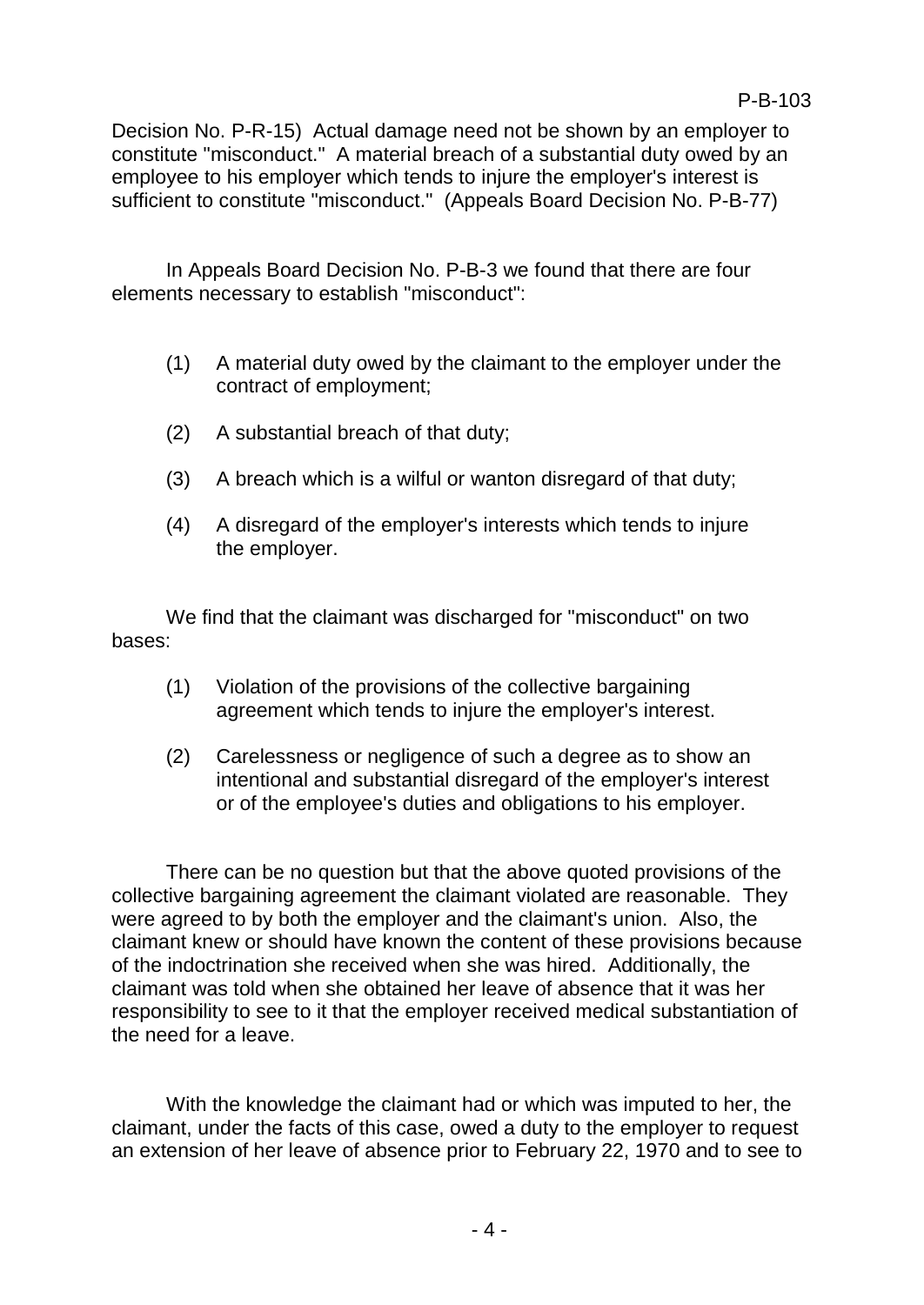it that the employer was supplied with medical substantiation for the need for such extension. The claimant breached this duty.

Under the above legal principles, a violation of a provision in a union contract by an employee is not, in itself, "misconduct." To constitute "misconduct," such a violation must breach a material duty owed by the employee to his employer under the contract of employment, which breach tends to injure the employer's interest.

To run a business efficiently an employer requires a stable work force. One of the requirements of a stable work force is the predictability of who is going to be working. In times past employees did not always inform the employer if they were able to return to work at the expiration of a leave of absence. This upset the efficient operation of the employer's business. To alleviate this problem a provision was placed in the collective bargaining agreement to require employees to perfect an extension of a leave of absence if the situation required it. The evolution of such a requirement certainly created a substantial duty. Furthermore, a breach of this requirement would tend to injure the employer's interest since it could interfere with the efficient operation of the employer's business.

The claimant knew or should have known about the requirement regarding the perfecting of an extension of a leave of absence. She did not comply with this requirement. There was therefore a material breach of this requirement.

The claimant's failure to properly perfect the extension of her leave of absence was, therefore, a breach of a material duty owed by her to the employer and such breach tended to injure the employer's interest. Such inaction amounts to "misconduct."

Another basis for a finding of "misconduct" is that a reasonable person genuinely interested in preserving the employment relationship would not have acted as did the claimant.

The claimant knew that the employer required a medical substantiation of the need for the extension of her leave of absence. It follows that the claimant must have known that if the employer did not receive such a substantiation, the likelihood would be that she would lose her job. The only way that the claimant could ascertain if this requirement was satisfied would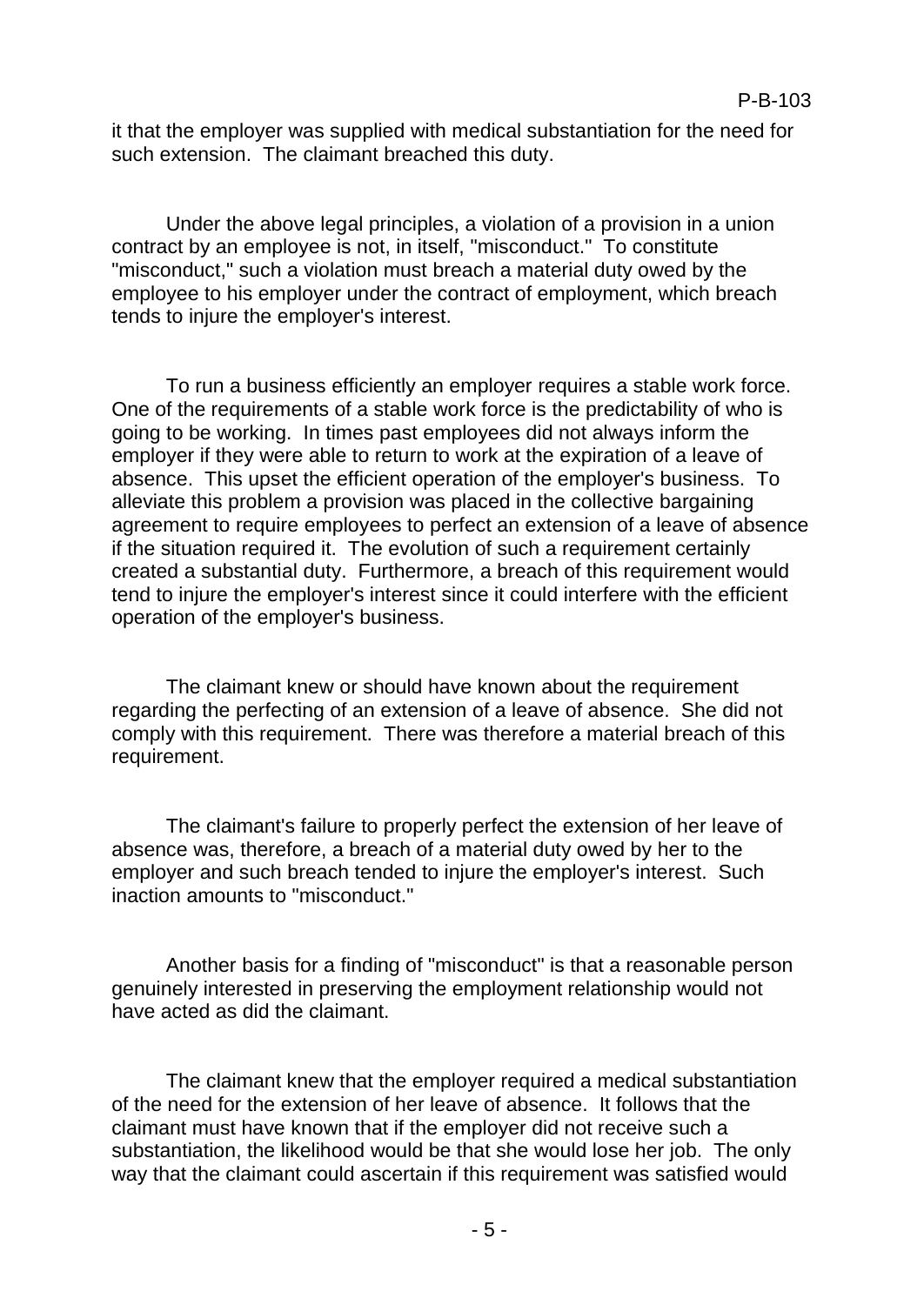have been to in some way communicate with the employer prior to February 22, 1970. The claimant failed to do this. A reasonable person would have contacted the employer by telephone or in person to inquire whether the substantiation had been received and if so whether it was satisfactory, and if it had not been received, to then take effective action to accomplish the task. We find such inaction constitutes carelessness or negligence of such a degree as to show an intentional and substantial disregard of the employer's interests and of the duties and obligations owed by the claimant to the employer. Such inaction amounts to "misconduct."

#### DECISION

The decision of the referee is reversed. The claimant is disqualified for benefits under section 1256 of the code. The employer's reserve account is relieved of benefit charges under section 1032 of the code.

Sacramento, California, February 25, 1971.

## CALIFORNIA UNEMPLOYMENT INSURANCE APPEALS BOARD

ROBERT W. SIGG, Chairman

CLAUDE MINARD

JOHN B. WEISS

DISSENTING - Written Opinion Attached

LOWELL NELSON

# DON BLEWETT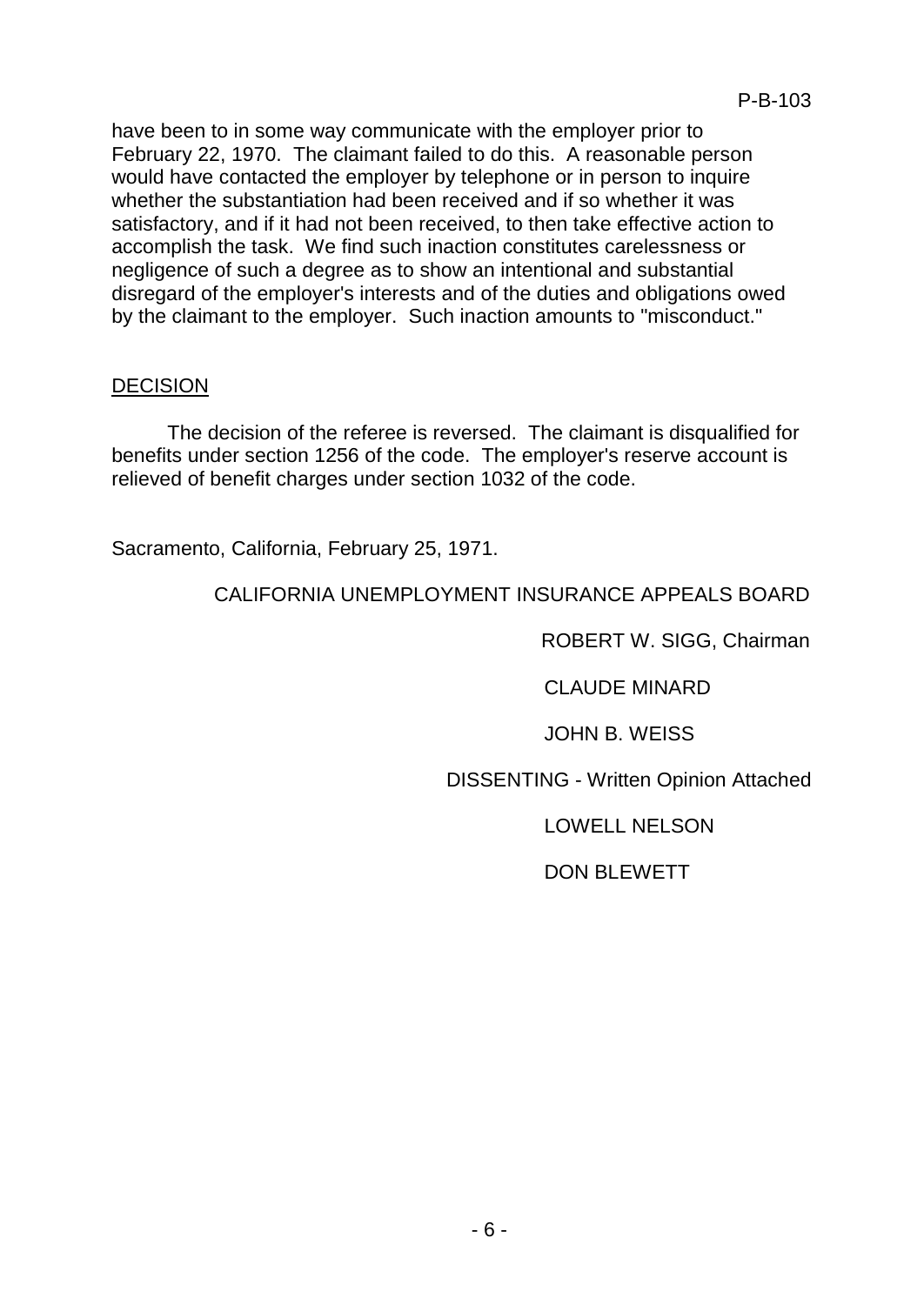## DISSENTING OPINION

In the instant case the claimant was discharged by the employer for unreported absences for a period in excess of three days. The reason for the claimant's absences was such as to make the absences justifiable. However, the claimant was not discharged for the absences, but rather for her failure to notify her employer thereof. The question, therefore, is to determine whether the claimant's failure to notify her employer was an intentional disregard of her obligation to the employer or merely a good faith error in judgment.

The majority members of this board concluded that the claimant's failure to give notice was not a good faith error in judgment but rather a wilful omission on her part. Specifically, the majority states:

"We find that the claimant was discharged for 'misconduct' on two bases:

- "(1) Violation of the provisions of the collective bargaining agreement which tends to injure the employer's interest.
- "(2) Carelessness or negligence of such a degree as to show an intentional and substantial disregard of the employer's interest or of the employee's duties and obligations to his employer."

We emphatically reject the premises upon which this conclusion rests. Although the majority members state in their opinion that they recognize the legal principle that a violation of a provision in a union contract by an employee is not in itself misconduct, the import of the decision definitely enunciates the opposite theory, i.e., that a violation of a provision in a union contract by a claimant constitutes misconduct per se. This is obvious since our colleagues have so forcefully expounded that the claimant's omission constituted carelessness or negligence of such degree as to compel the conclusion that the claimant wilfully disregarded the employer's interests. If this conclusion rests on firm ground, we think it hardly necessary under these circumstances for the majority to consider whether or not the union agreement permitted a discharge for such absences unless it intended to convey that the claimant's violation of the union contract constituted misconduct per se. In our opinion, whether the discharge was warranted by the provisions of the union agreement is not the concern of this board. We are concerned here with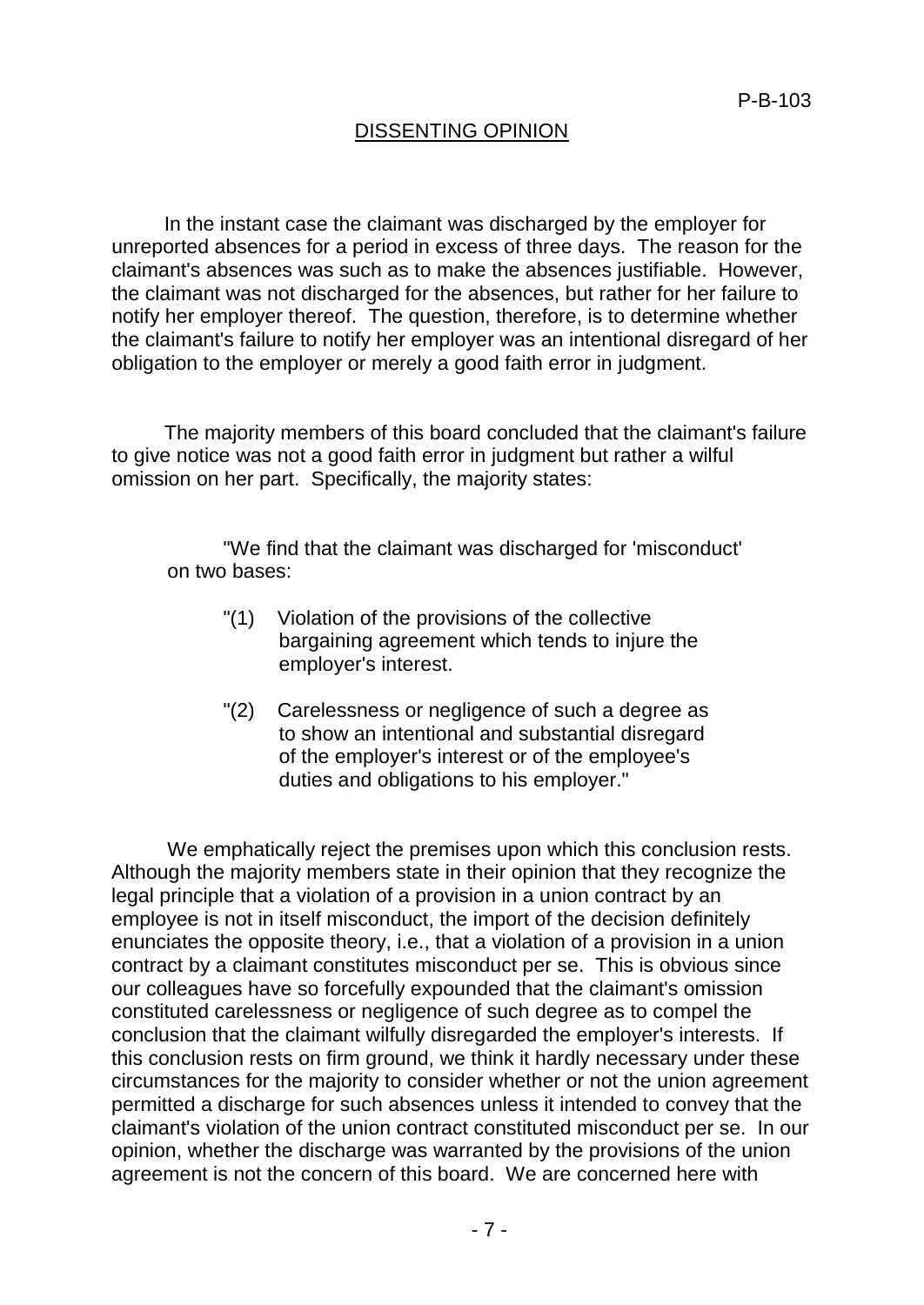whether or not the claimant's conduct was a wilful and deliberate violation of the standards of behavior which the employer had the right to expect of his employee.

To accept the majority decision in this case would in effect allow an employer and a union to determine the eligibility of a claimant for benefits by the provisions of their own collective bargaining agreement. As we stated in P-B-40:

". . . The legislature has not permitted the Department of Employment to delegate its authority to determine a claimant's eligibility for benefits. Therefore, we conclude that regardless of the desires of an employer or the terms of a union contract, when an unemployed individual files a claim for unemployment benefits, the Department of Employment must determine the individual's eligibility for benefits. . . ."

Now, turning to the merits of the majority's finding that the claimant's conduct was carelessness or negligence of such a degree as to show an intentional disregard of the employer's interest, we note with interest the following statement in the majority's reason for decision:

"Another basis for a finding of 'misconduct' is that a reasonable person genuinely interested in preserving the employment relationship would not have acted as did the claimant." (emphasis added)

We find this rhetoric slightly confusing considering the fact that the majority found that "the claimant was not aware that an application for an extension [of a leave of absence] was necessary." However, we are particularly impressed with the majority's opinion as to what a reasonable man would do under the same or similar circumstances. The decision states:

". . . A reasonable person would have contacted the employer by telephone or in person to inquire whether the substantiation had been received and if so whether it was satisfactory, and if it had not been received, to then take effective action to accomplish the task. We find such inaction constitutes carelessness or negligence of such a degree as to show an intentional and substantial disregard of the employer's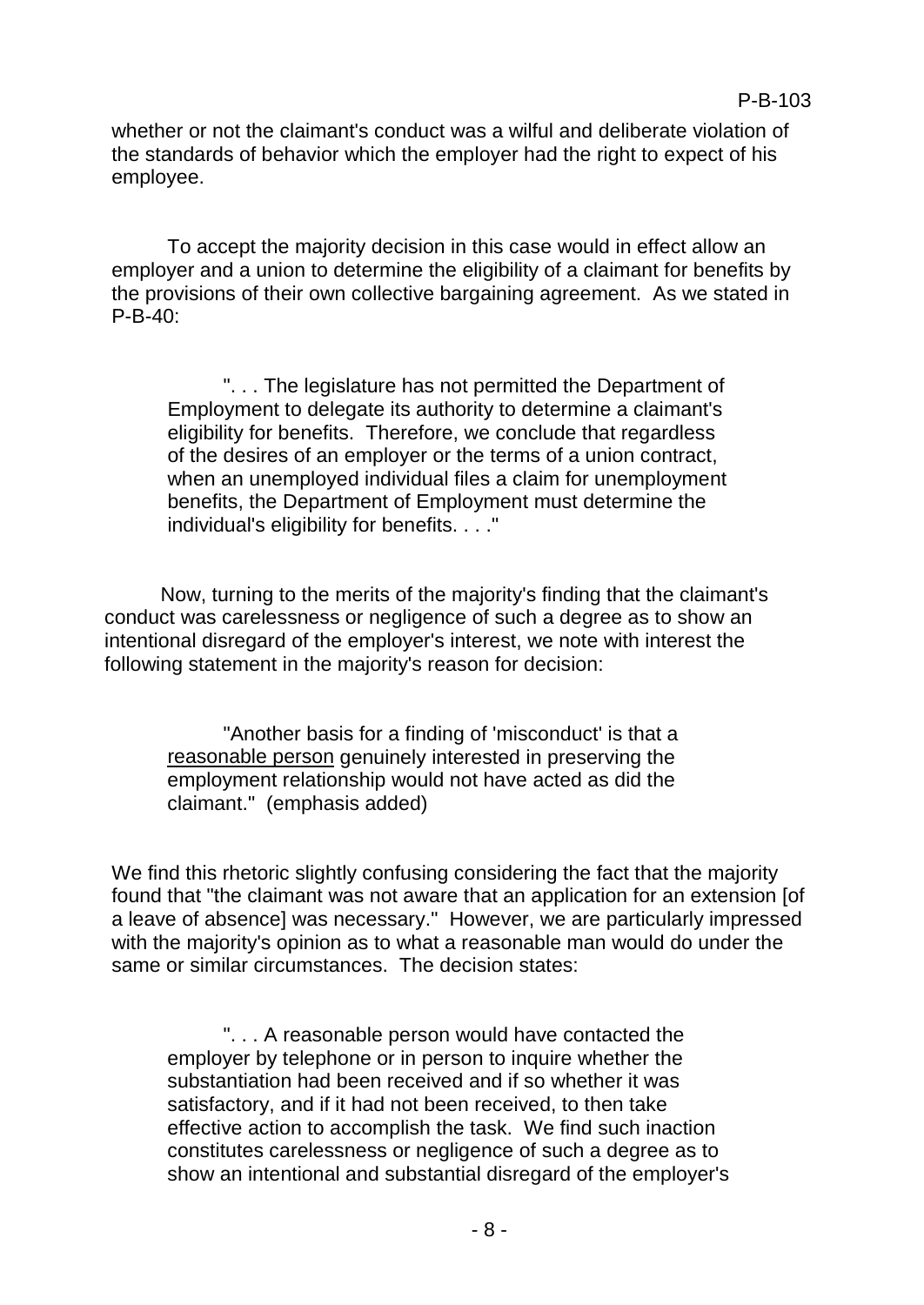interests and of the duties and obligations owed by the claimant to the employer. Such inaction amounts to 'misconduct.'"

On the other hand, we note the referee's comment with respect to his opinion as to what a reasonable person would do under the circumstances. The referee stated:

"In the instant case the evidence is clear that the claimant's doctor was remiss in failing to submit the necessary statement to the employer which he had promised to do. The referee believed that the claimant acted as a reasonable person in the conduct of human affairs in relying upon her doctor to act as he had promised. She was not mindful of all the procedures involved in obtaining an extension of her leave of absence. It was reasonable for her to presume that the first written application was all that was necessary and further substantiation by the doctor would affect an extension of her initial leave. The referee cannot find that the claimant deliberately disregarded the employer's interest in this case and concludes that the claimant was discharged for reasons other than misconduct under section 1256 of the code."

We would comment that the phrase "reasonable person" probably was inspired by the standard of conduct concept involved in negligence cases in which the courts created a fictitious person who they described as a reasonable man or a prudent man, or a man of average prudence, or a man of ordinary sense using ordinary care and skill.

One writer had this to say about this mythical character known as a reasonable man:

"'He is an ideal, a standard, the embodiment of all those qualities which we demand of the good citizen. \* \* \* He is one who invariably looks where he is going, and is careful to examine the immediate foreground before he executes a leap or a bound; who neither star-gazes nor is lost in meditation when approaching trapdoors or the margin of a dock; \* \* \* who never mounts a moving omnibus and does not alight from any car while the train is in motion \* \* \* and will inform himself of the history and habits of a dog before administering a caress; \*\*\*